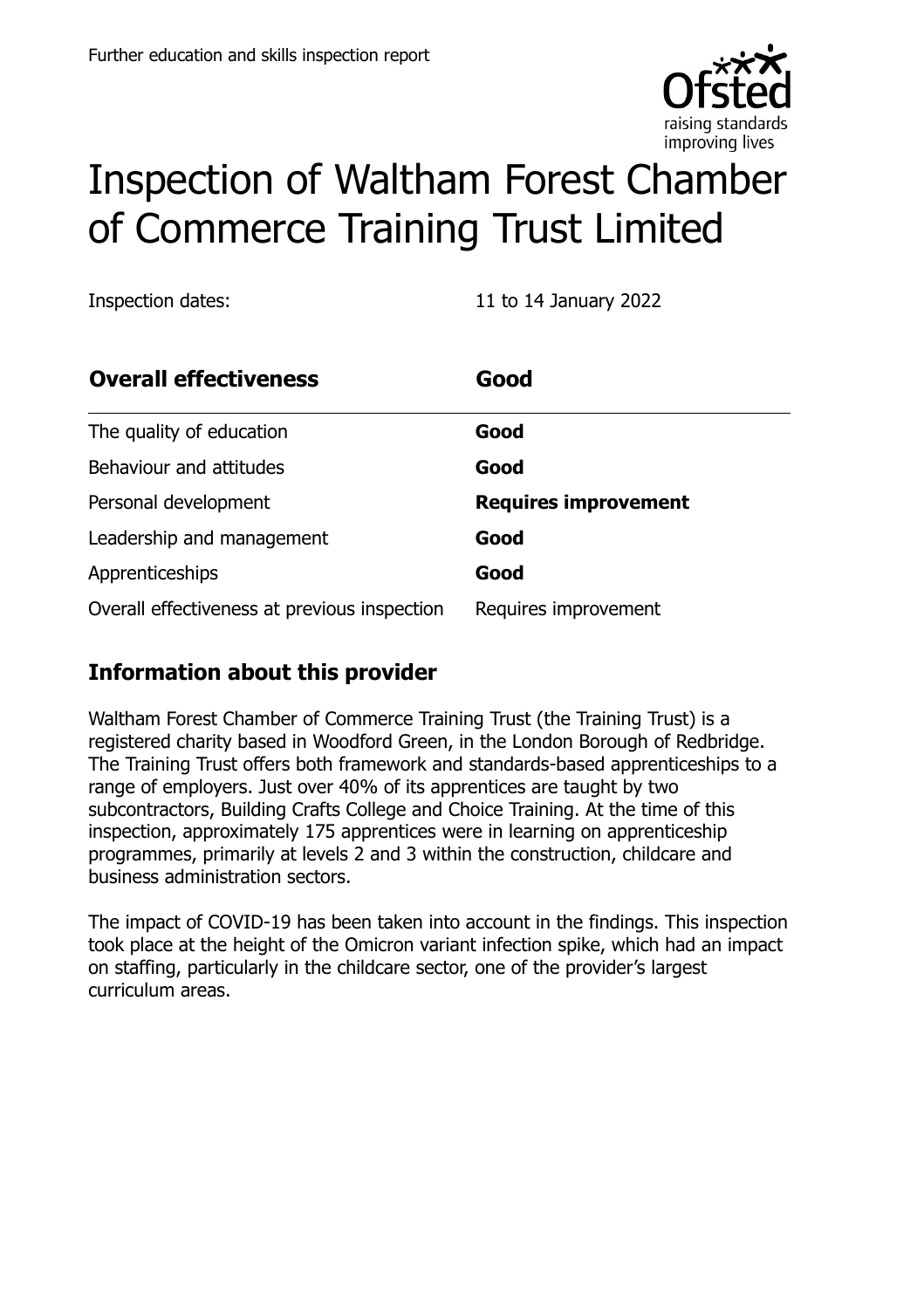

### **What is it like to be a learner with this provider?**

Apprentices benefit from studying in a supportive environment in which they feel welcomed and valued. Male and female learners studying apprenticeships in childcare and construction respectively feel included and confident to be themselves in sectors traditionally dominated by the opposite sex.

Apprentices feel safe. They trust that staff would not tolerate sexual harassment or homophobic bullying and that they would take effective actions to ensure their safety and well-being. As a result, apprentices have complete confidence to raise any concerns they have with staff.

Staff set clear standards and expectations for apprentices' behaviours at the start of the course. In carpentry and joinery, staff teach apprentices how to work safely and in a way that is considerate of others. As a result, apprentices keep their workstations neat and behave professionally when working on site.

In theory lessons, apprentices take useful notes, and are attentive and participate enthusiastically. Staff run practical workshops in a calm and orderly manner. Apprentices go about their tasks efficiently, and they work well independently with precision and skill.

Apprentices are respectful, highly motivated and positive. They demonstrate respect for the equipment, machinery and materials they use and are conscious of their colleagues' time and work. They display good professional behaviours, such as being courteous to customers.

#### **What does the provider do well and what does it need to do better?**

Since the previous inspection, leaders have made notable improvements in how they monitor the performance of their staff, including the quality of their teaching. Leaders have carried out regular reviews with staff, including those at subcontractors, to monitor apprentices' progress and achievement. As a result, the timely achievements of apprentices across most programmes have improved, as have first-time pass rates in English and mathematics.

Staff work effectively with employers to ensure that the training they provide helps apprentices develop the skills, knowledge and behaviours they need to be competent in their job roles. Staff communicate well with employers and adapt the curriculum to meet their needs. For example, they have restructured the electrical installation and maintenance teaching programme. Apprentices on this programme now have a week of teaching once every month. Consequently, this helps apprentices retain what they have learned.

Tutors assess what apprentices know and can do effectively and tailor the learning plans to meet apprentices' needs. Tutors check apprentices' knowledge effectively through questioning and use simulations to test their application of theory into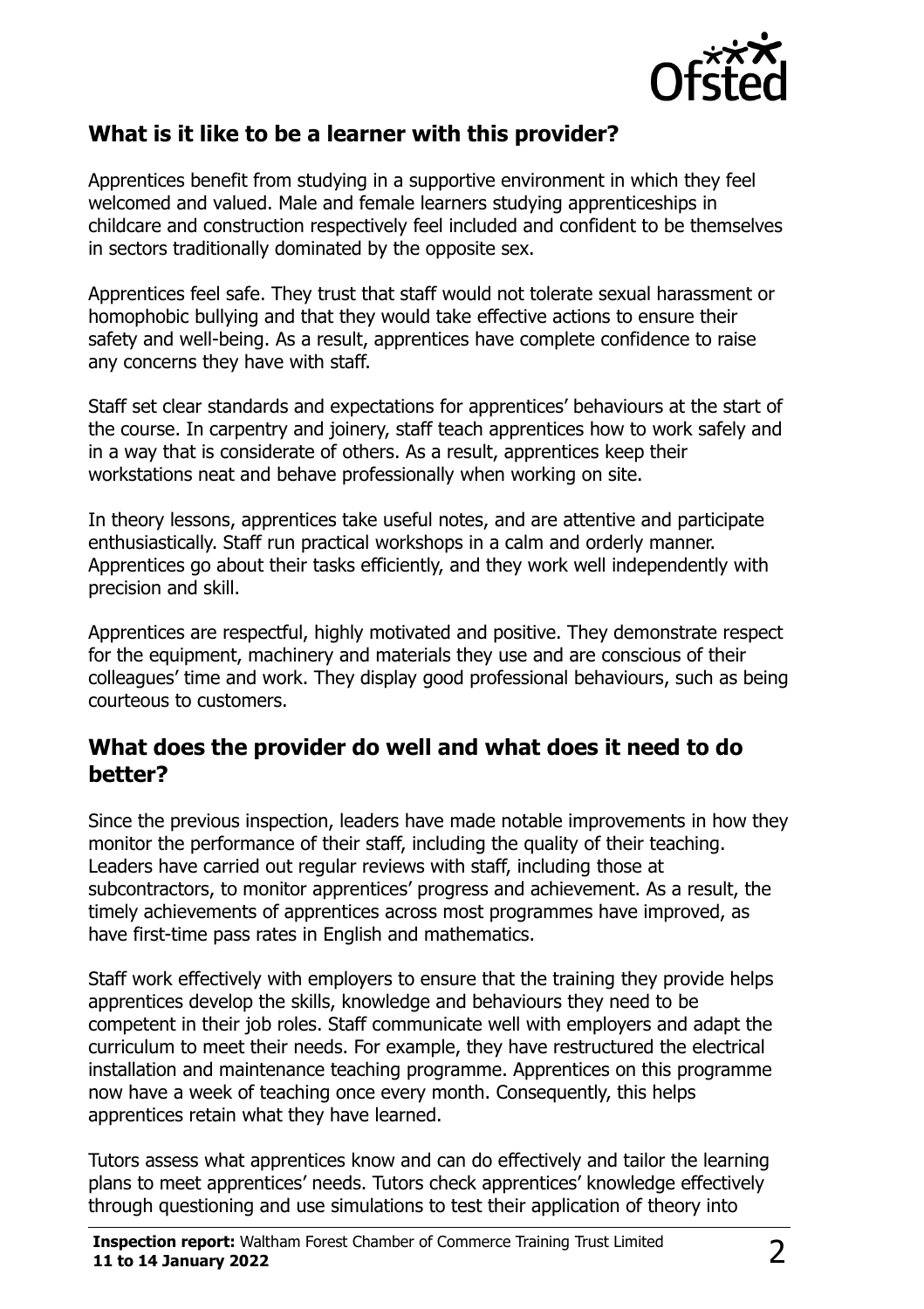

practice. They help apprentices with topics they have not thoroughly learned. They teach additional lessons when apprentices are at risk of falling behind. As a result, most apprentices stay on their course and achieve their qualifications.

Tutors are well qualified and have substantial industry experience. Tutors use their expertise to plan the order of what they teach carefully and logically. For example, childcare tutors skilfully use reflective exercises to teach apprentices about emotional development in young children. Apprentices learn how to support young children to deal with different emotions when going through changes by learning about their own emotions. As a result, apprentices develop a deep knowledge and understanding of complex and new topics.

Leaders have developed a positive culture to promote staff welfare and provide staff with helpful feedback on their performance. Staff have opportunities to participate in suitable training to develop their knowledge and improve their teaching practice. Leaders take appropriate action where staff struggle to manage their workloads. Consequently, staff feel well supported and valued.

Most apprentices find their tutors' feedback helpful and produce work of the expected standard. However, tutors do not always provide detailed enough feedback to apprentices on what they need to improve. As a result, the quality of apprentices' coursework is not consistently high.

In the workplace, apprentices produce work of a professional standard and take on new tasks enthusiastically, gaining more responsibility over time. For example, electrical apprentices work with increasing independence because employers trust them to complete industry-standard tasks. They erect trays, cut and lay electrical cables, and fit lighting units to a high standard.

Most apprentices receive their entitlement to off-the-job training. However, due to COVID-19-related staff shortages, employers in early years settings cannot always release apprentices to attend their teaching sessions. Consequently, a small number of apprentices struggle to complete their coursework and have fallen behind.

Apprentices have limited opportunities to develop their knowledge and skills beyond their curriculum. They do not have planned activities to develop further their interests, such as setting up their nursery. Staff occasionally provide information on well-being and work–life balance during progress reviews. They also offer advice on healthy lifestyles. However, these opportunities are not well planned, and not all apprentices receive this consistently across all programme areas.

Most apprentices have a basic understanding of British values and equality and diversity. They know that British values refer to the rule of law, mutual respect and tolerance. However, the majority of apprentices cannot clearly explain how these concepts apply to their lives and work.

Apprentices do not have access to a well-structured careers advice and guidance programme. As a result, apprentices are not always aware of what they need to do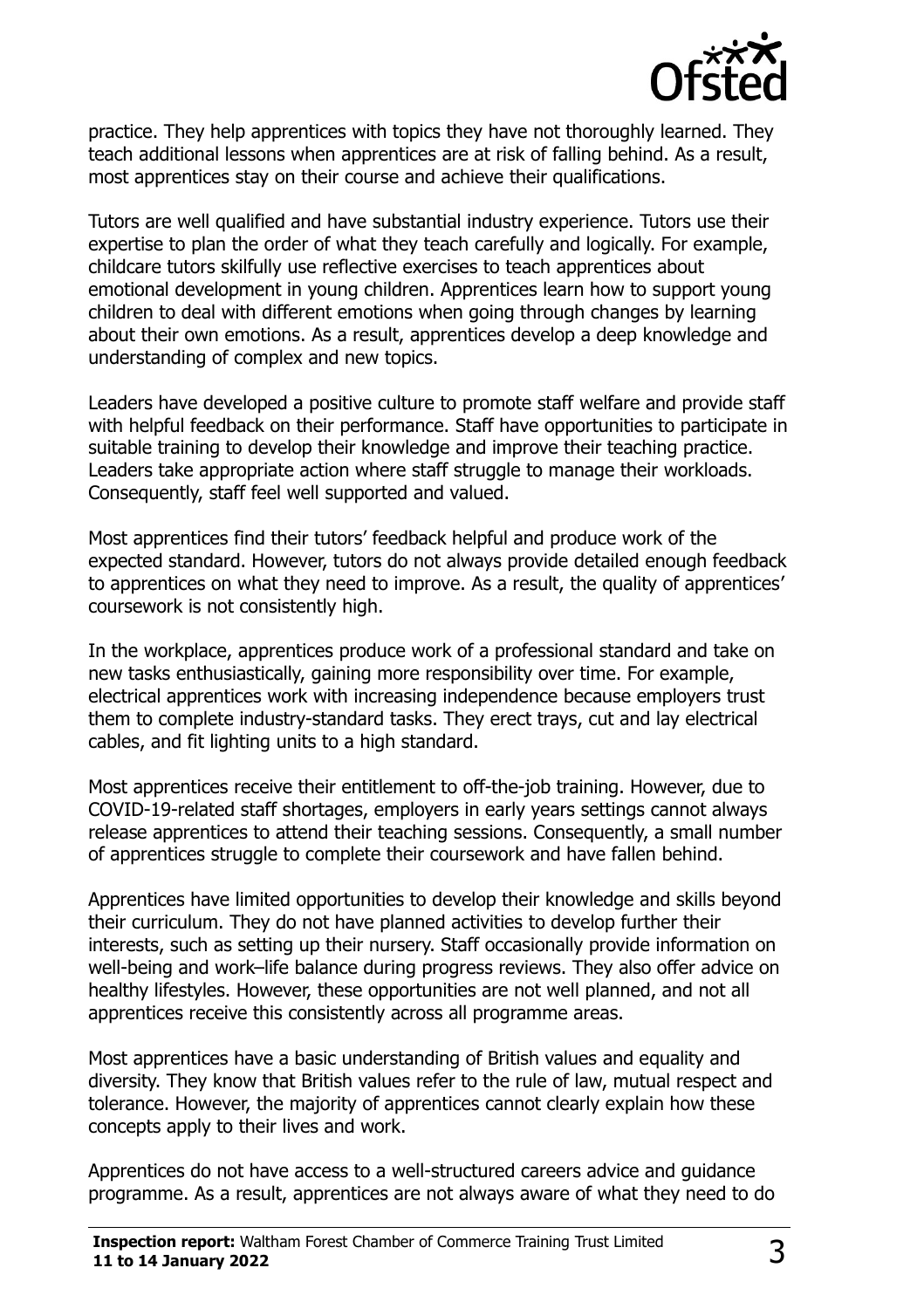

to move into different career pathways. For example, carpentry apprentices who aspire to become machinery operatives or engineers have not had sufficiently detailed information about the steps they will need to take to gain employment in these roles.

Trustees receive regular reports and information on key areas, such as timely achievement rates and attendance. As a result, they have an accurate understanding of the Training Trust's performance. They provide effective challenge and support to senior leaders to address areas for improvement, such as attendance. Consequently, overall attendance and punctuality are now high. However, they recognise that too many apprentices on electrical apprenticeships do not achieve on time due to high staff turnover. They are taking effective remedial action to address this issue.

# **Safeguarding**

The arrangements for safeguarding are effective.

Leaders have provided their staff with appropriate training, which includes annual updates on safeguarding and the 'Prevent' duty. Leaders have established suitable links with external agencies, such as the local safeguarding partnership and the London 'Prevent' duty coordinator, to ensure that they stay up to date with current local and regional risks that their learners may face.

Leaders have put in place appropriate safeguarding policies and procedures to ensure the safety and well-being of their apprentices. Staff deal with safeguarding concerns appropriately. They provide effective support to apprentices on issues such as domestic violence and mental health. They share with employers helpful information on different support agencies, such as women's support groups, to ensure that support is available for apprentices in the workplace.

Apprentices have a thorough understanding of health and safety specific to their industries. They demonstrate safe working practices when working with different tools and equipment. For example, apprentices check that they are using the right drill for a particular material, to ensure that it has the correct degree of sharpness and speed before starting to work.

### **What does the provider need to do to improve?**

- Leaders should ensure that apprentices on all programmes are taught a curriculum that extends beyond the requirements of their qualifications, including impartial careers information, advice and guidance.
- Staff should provide detailed feedback to apprentices on what they need to improve to ensure that the quality of apprentices' coursework is consistently high.
- Leaders should ensure that apprentices on all programmes receive timely teaching support and their full entitlement to training time to make expected progress.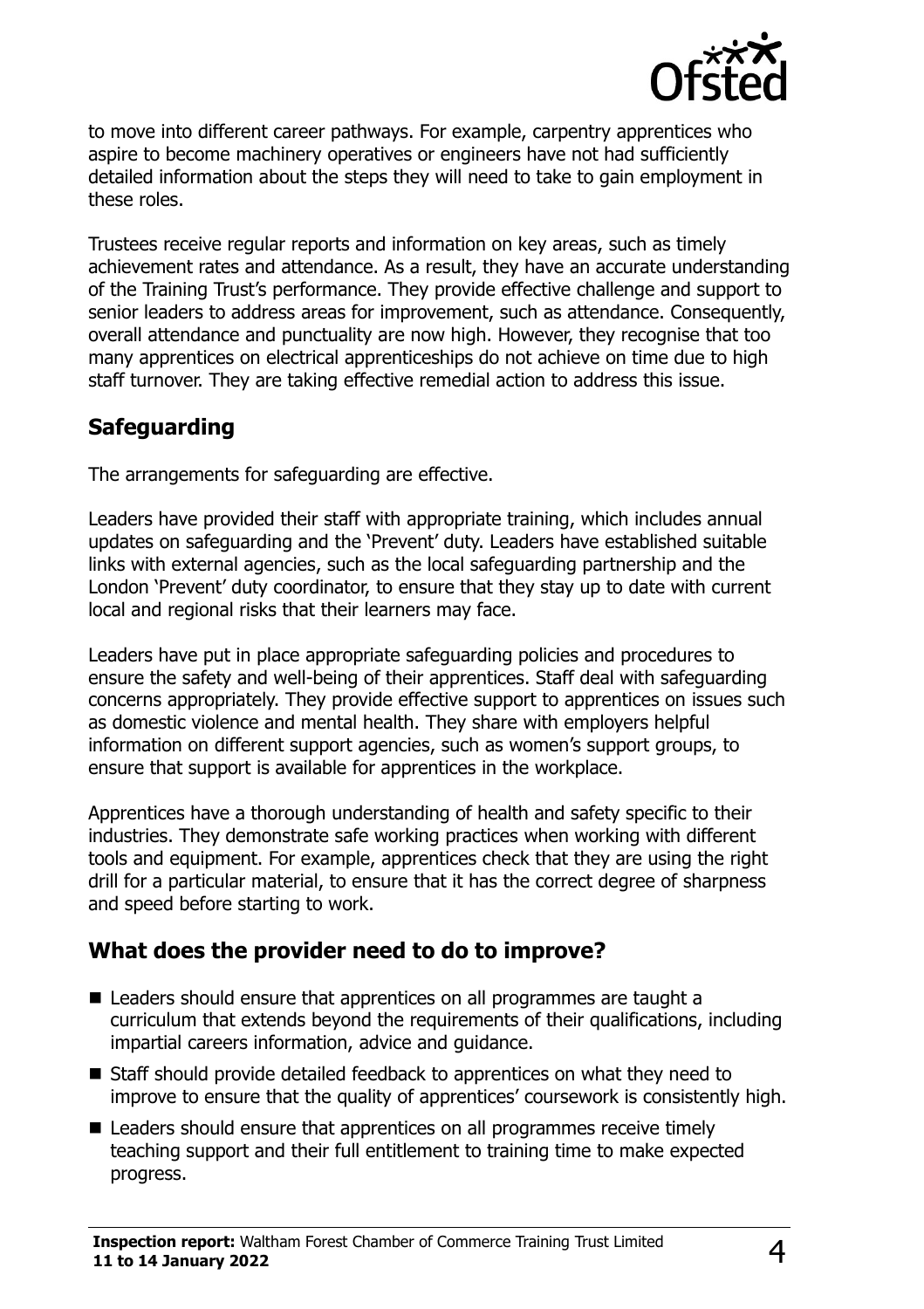

# **Provider details**

| Unique reference number     | 55074                                                    |
|-----------------------------|----------------------------------------------------------|
| <b>Address</b>              | Unit 6                                                   |
|                             | <b>Bourne Court</b>                                      |
|                             | Southend Road                                            |
|                             | <b>Woodford Green</b>                                    |
|                             | IG8 8HD                                                  |
| <b>Contact number</b>       | 020 8518 1344                                            |
| Website                     | www.trainingtrust.org.uk                                 |
| <b>CEO</b>                  | Mark Durham                                              |
| <b>Provider type</b>        | Independent learning provider                            |
| Date of previous inspection | 4 to 7 June 2019                                         |
| <b>Main subcontractors</b>  | <b>Building Crafts College</b><br><b>Choice Training</b> |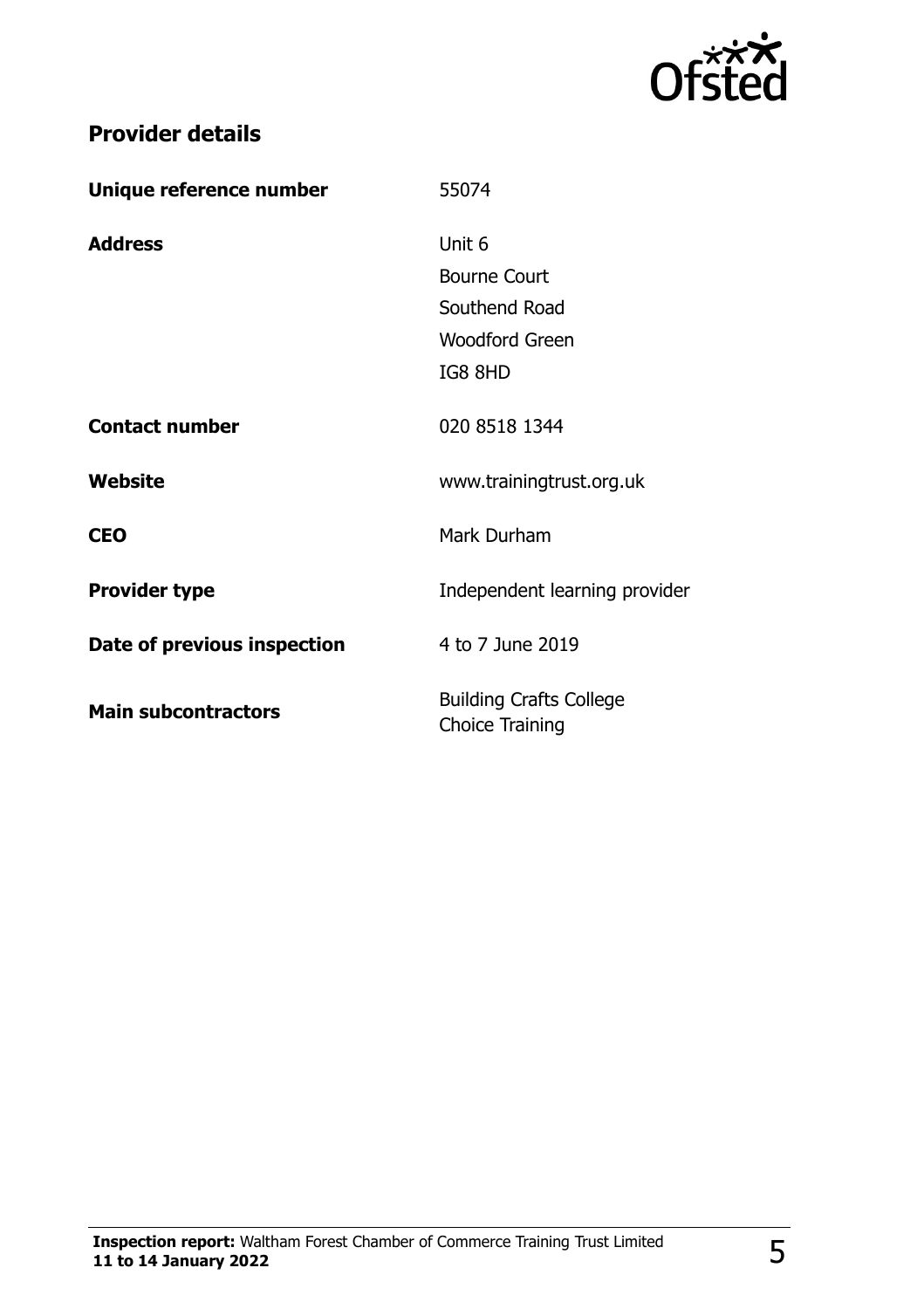

## **Information about this inspection**

The inspection team was assisted by the chief executive, as nominee. Inspectors took account of the provider's most recent self-assessment report and development plans, and the previous inspection report. The inspection was carried out using the [further education and skills inspection handbook](http://www.gov.uk/government/publications/further-education-and-skills-inspection-handbook-eif) and took into account all relevant provision at the provider. Inspectors collected a wide range of evidence to inform judgements, including visiting learning sessions, scrutinising learners' work, seeking the views of learners, staff and other stakeholders, and examining the provider's documentation and records.

#### **Inspection team**

Saher Nijabat, lead inspector **Her Majesty's Inspector** Sue Hasty **Her Majesty's Inspector** Jon Bowman **Her Majesty's Inspector** Rebecca Jennings **Her Majesty's Inspector**